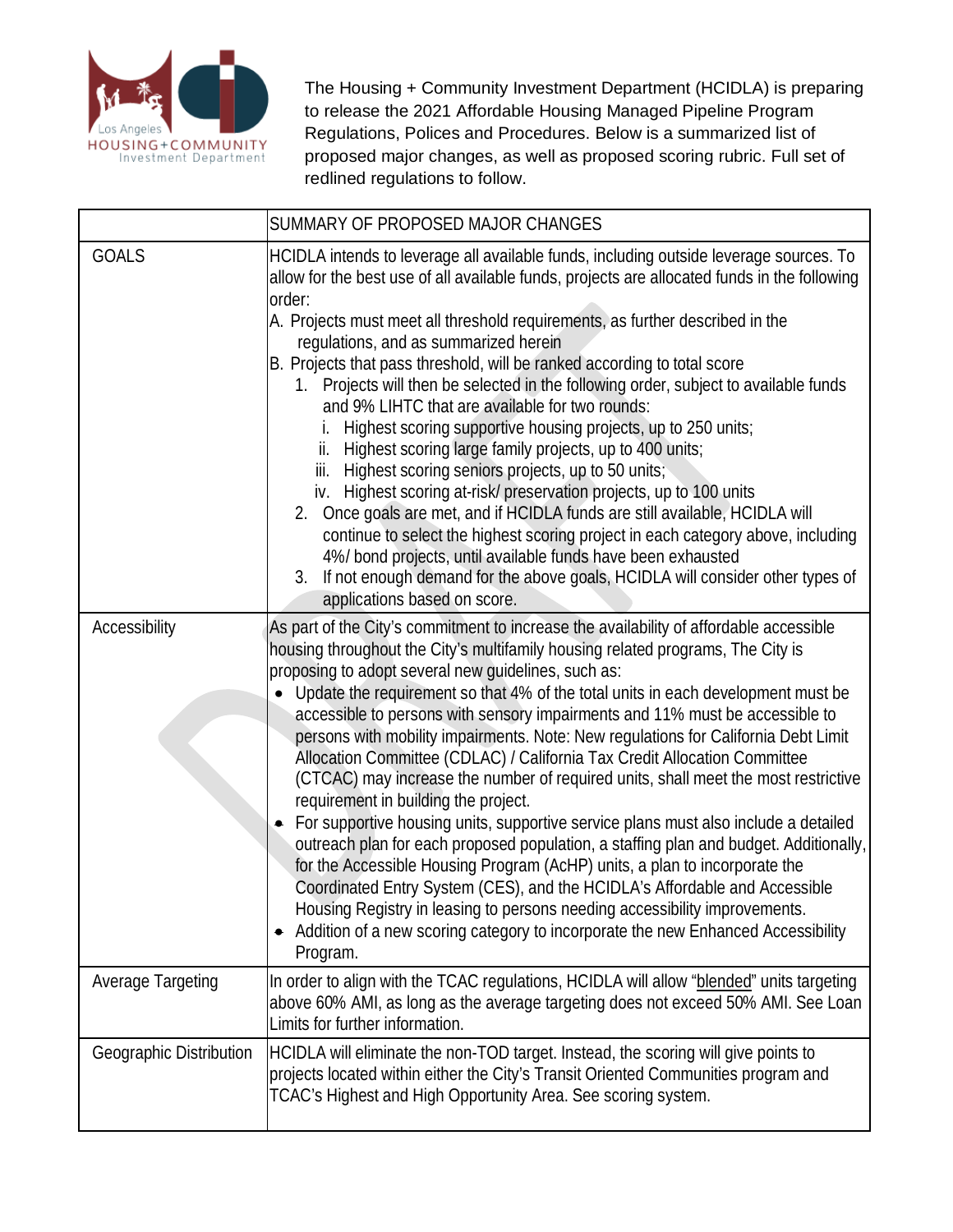| Max HCIDLA Loan<br>Limits     | 0 Bedroom<br>1 Bedroom<br>2 Bedroom<br>$3+$ Bedroom                                                                                                                                                                                                                                                                                                                                                                                                                                                                                                                                                                                                                                                                                                                                                                                                                                                                                                                                                                                                                                                                                                                                                                                                                                                                                                                                                                                                                                | 9% - Fam/ Sr<br>87,843<br>96,978<br>107,478<br>112,728 | HCIDLA Max Loan Limits will increase for 9% projects and for 4% projects will mirror the<br>Prop HHH program. HOME funds will not be available to fund units with rents affordable<br>to households above 60% AMI. Maximum HCIDLA loan available to any one project is<br>\$14 million. Maximum HCIDLA loan available to any one project is the lesser of \$14<br>million or 50% of total development cost based on final costs at the time of loan closing.<br>9% ELI*<br>105,000<br>112,875<br>120,750<br>126,800<br>Available only to Incentivized ELI units, see Scoring rubric | 4%<br>\$140,000<br>\$140,000<br>\$140,000<br>\$140,000 |  |
|-------------------------------|------------------------------------------------------------------------------------------------------------------------------------------------------------------------------------------------------------------------------------------------------------------------------------------------------------------------------------------------------------------------------------------------------------------------------------------------------------------------------------------------------------------------------------------------------------------------------------------------------------------------------------------------------------------------------------------------------------------------------------------------------------------------------------------------------------------------------------------------------------------------------------------------------------------------------------------------------------------------------------------------------------------------------------------------------------------------------------------------------------------------------------------------------------------------------------------------------------------------------------------------------------------------------------------------------------------------------------------------------------------------------------------------------------------------------------------------------------------------------------|--------------------------------------------------------|-------------------------------------------------------------------------------------------------------------------------------------------------------------------------------------------------------------------------------------------------------------------------------------------------------------------------------------------------------------------------------------------------------------------------------------------------------------------------------------------------------------------------------------------------------------------------------------|--------------------------------------------------------|--|
| Pet Policies (new)            |                                                                                                                                                                                                                                                                                                                                                                                                                                                                                                                                                                                                                                                                                                                                                                                                                                                                                                                                                                                                                                                                                                                                                                                                                                                                                                                                                                                                                                                                                    |                                                        | Pursuant to LA Ordinance No 186228, pet policies have been drafted in coordination<br>with the Los Angeles Animal Services, Los Angeles County Development Authority and<br>Los Angeles County Department of Animal Service. See Exhibit                                                                                                                                                                                                                                                                                                                                            |                                                        |  |
| Maximum Number of<br>Projects | The maximum number of developments one entity, or its subsidiary(ies) can participate<br>in as a developer / owner / general partner at any one time is seven (7), throughout any/<br>all of the HCIDLA financing programs; of which a maximum of four can be in pre-<br>construction and maximum of five can be in construction and/or have completed<br>construction and are in permanent loan conversion process. Participation is defined as<br>(1) any percentage controlling ownership in a current or future limited partnership or<br>equivalent, or (2) receipt of more than 10% of the total developer fee in a current or<br>future limited partnership or equivalent. In recognition that the maximum number limit<br>will apply across all HCIDLA programs, entities that exceed these parameters at the<br>time of application deadline may initiate one project as part of the next NOFA.                                                                                                                                                                                                                                                                                                                                                                                                                                                                                                                                                                           |                                                        |                                                                                                                                                                                                                                                                                                                                                                                                                                                                                                                                                                                     |                                                        |  |
| Term of Funding<br>Rounds     | related financing.                                                                                                                                                                                                                                                                                                                                                                                                                                                                                                                                                                                                                                                                                                                                                                                                                                                                                                                                                                                                                                                                                                                                                                                                                                                                                                                                                                                                                                                                 |                                                        | In addition to 2021 TCAC Round 2 and 2022 TCAC Round 1, HCIDLA will request<br>authority to conduct up to one additional funding round in order to allow admittance of<br>new projects if an outside leverage funding source announces additional emergency-                                                                                                                                                                                                                                                                                                                        |                                                        |  |
| Threshold<br>Requirements     | Minimum equity requirements for all projects shall be: 50% of TDC for 9% LIHTC;<br>$\bullet$<br>30% of TDC for 4% LIHTC; 20% of TDC for non-LIHTC<br>Site Control must be demonstrated at least 90 days post application deadline<br>Projects must meet Cost Parameters and shall meet the TCAC "high cost" test<br>Applications that are designated as "high cost" shall be rejected and will not be<br>considered for further review<br>Financial Feasibility shall be supported by a development budget/ proforma with at<br>least a 15-yr positive cash flow<br>All applicant entities shall be in compliance with the HCIDLA's Business Policy.<br>Applicants may be determined to be ineligible for non-compliance due to monetary<br>and / or non-monetary issues<br>Assurances and Certification must be acknowledged by each applicant entity;<br>including affirmative action, insurance, and City ordinances<br>Property management plans shall include affirmative marketing process, detailed<br>outreach efforts, and coordination process for the accessible units<br>Supportive housing projects shall submit a supportive services plan<br>$\bullet$<br>Conceptual Architectural plans shall be submitted at the time of application<br>If relocation is applicable, a relocation plan along with required notices are required<br>Accessibility Compliance Certification as well as an identified State Certified Access<br>Specialist (Casp) shall be submitted |                                                        |                                                                                                                                                                                                                                                                                                                                                                                                                                                                                                                                                                                     |                                                        |  |

2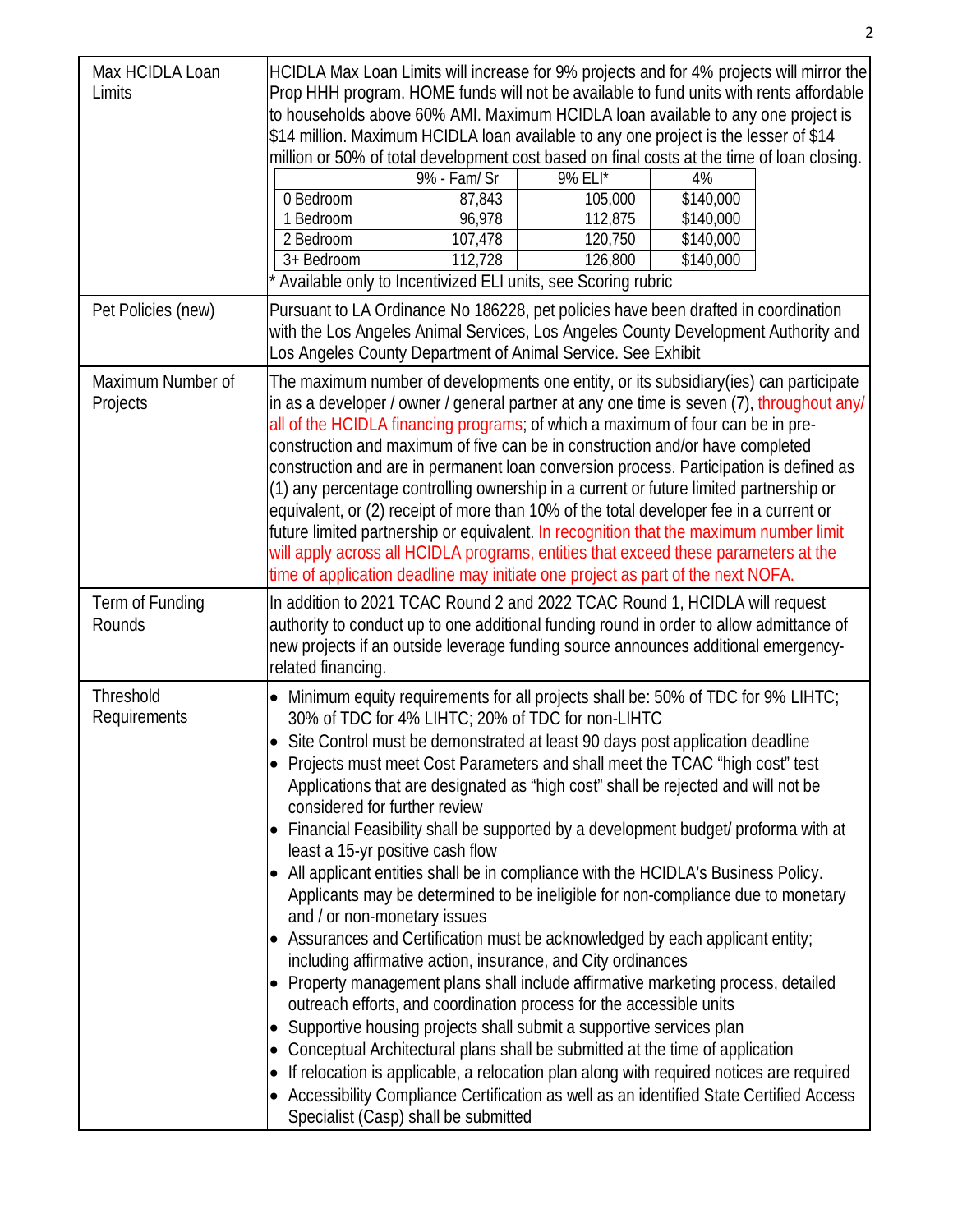## **PROPOSED SCORING RUBRIC**

|                                       | Proposed | Reason                                                                                                                                                                                                                                                                                                                                                                                                                                                                                                                                                                                                                                                                                                                                                                                                                                                                                                  |
|---------------------------------------|----------|---------------------------------------------------------------------------------------------------------------------------------------------------------------------------------------------------------------------------------------------------------------------------------------------------------------------------------------------------------------------------------------------------------------------------------------------------------------------------------------------------------------------------------------------------------------------------------------------------------------------------------------------------------------------------------------------------------------------------------------------------------------------------------------------------------------------------------------------------------------------------------------------------------|
| <b>Financial Efficiency</b>           |          |                                                                                                                                                                                                                                                                                                                                                                                                                                                                                                                                                                                                                                                                                                                                                                                                                                                                                                         |
| Readiness                             | 10       | A maximum of 10 points will be awarded to projects which demonstrate<br>readiness to apply in the next upcoming TCAC rounds.<br>A. Entitlements<br>(4 points) Projects that have evidence from LADCP or LADBS that all<br>İ.<br>necessary applications have been approved; and no additional<br>discretionary approvals are required and project will secure required<br>entitlements by the proposed TCAC application date; OR<br>(2 points) Evidence from LADCP that the Affordable Housing Referral<br>ii.<br>Form has been submitted or evidence from LADBS that the Affordable<br>Housing Section Approval Process application has been submitted;<br>B. Competitiveness - (2 points) Demonstrate proof project will attain TCAC max<br>points, which includes site amenities, service amenities and affordability<br>matrix<br>C. Relocation - (4 points) Project will not require any relocation |
| Leverage - Committed<br>Funds         | 15       | HCIDLA intends to leverage the limited resources available and therefore, points<br>will be awarded to projects which can leverage the requested HCIDLA loan<br>amount with other public or private sources. Up to 15 points will be awarded<br>based on ratio of Committed Soft/ Private Funds to Total Development Cost.<br>Public funds shall not include City owned land or other HCIDLA funding; and<br>Private sources shall not include permanent mortgage loans.                                                                                                                                                                                                                                                                                                                                                                                                                                |
|                                       | 25 sub   |                                                                                                                                                                                                                                                                                                                                                                                                                                                                                                                                                                                                                                                                                                                                                                                                                                                                                                         |
| <b>Experience</b>                     |          |                                                                                                                                                                                                                                                                                                                                                                                                                                                                                                                                                                                                                                                                                                                                                                                                                                                                                                         |
| <b>General Partner</b><br>Experience  | 10       | Points shall be awarded based on the number of projects the general partner<br>and assigned staff, have developed, owned and have been compliant within the<br>last 10 years. The projects used to garner points shall be of similar scale and<br>targeted population. Requirements shall be similar to TCAC regulations in<br>general, shall also follow the HCIDLA Business Policy and be demonstrated to<br>the satisfaction of the HCIDLA.                                                                                                                                                                                                                                                                                                                                                                                                                                                          |
| Property Manager/<br>Service Provider | 5        | Points shall be awarded based on the number of projects the proposed property<br>manager and assigned staff, have managed and have been compliant within the<br>last 10 years. The projects used to garner points shall be of similar scale and<br>targeted population. Requirements shall be similar to TCAC regulations in<br>general and be demonstrated to the satisfaction of the HCIDLA. Special needs<br>projects will require experience with the proposed target population.                                                                                                                                                                                                                                                                                                                                                                                                                   |
| Borrower Entity is a<br><b>CHDO</b>   | 10       | Demonstrate GP is/ will be a CHDO certified entity. HUD HOME program<br>requires 15% funds to be set-aside for CHDO. If application for certification has<br>been submitted but is pending approval. HCID will allow 60 days post<br>application to get certified.                                                                                                                                                                                                                                                                                                                                                                                                                                                                                                                                                                                                                                      |
|                                       | 25 sub   |                                                                                                                                                                                                                                                                                                                                                                                                                                                                                                                                                                                                                                                                                                                                                                                                                                                                                                         |
|                                       |          |                                                                                                                                                                                                                                                                                                                                                                                                                                                                                                                                                                                                                                                                                                                                                                                                                                                                                                         |